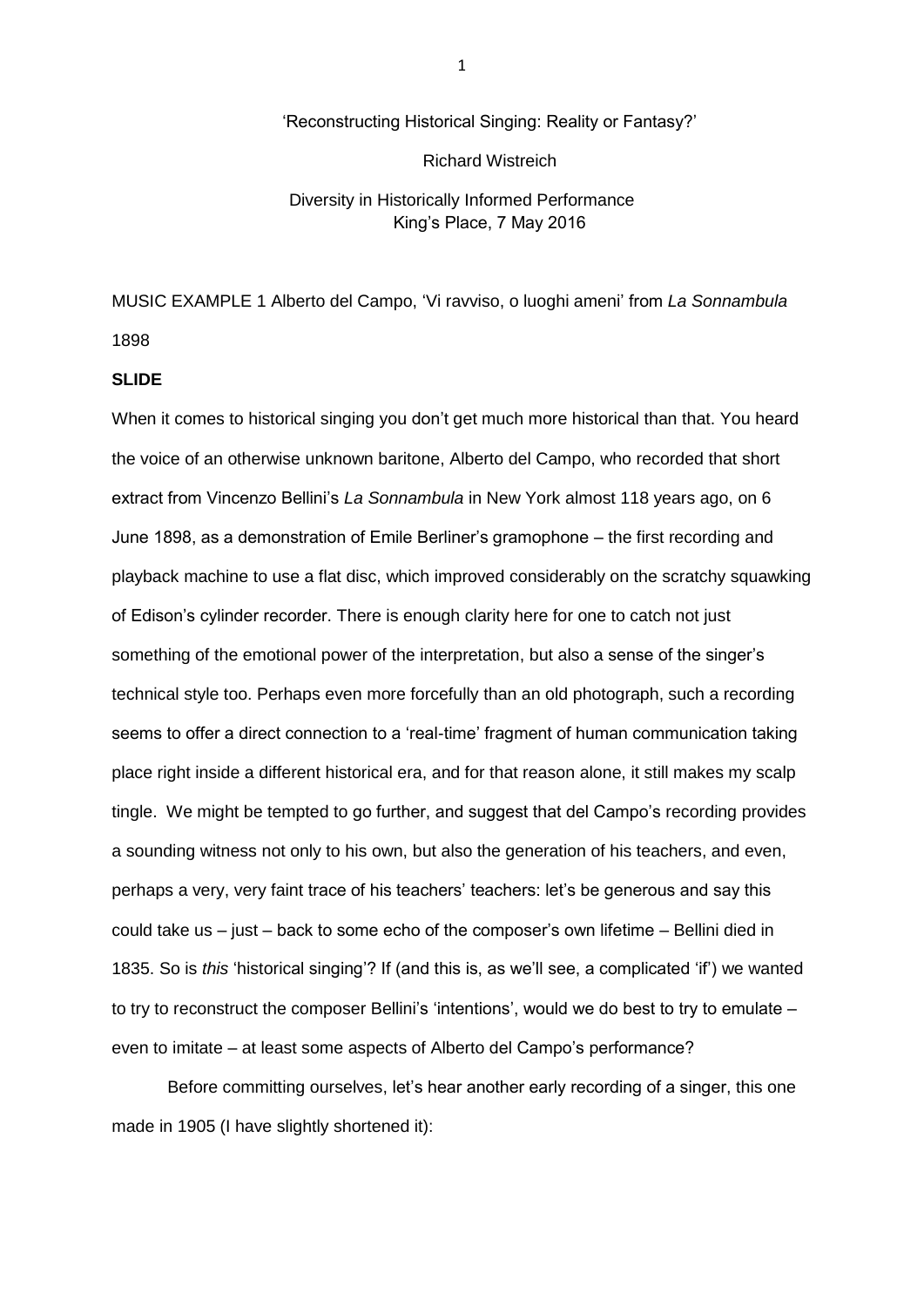2

#### **SLIDE**

MUSIC EXAMPLE 2 Adelina Patti 'Voi che sapete' (1905)

That was the voice of probably the world's first transatlantic superstar singer, Adelina Patti. As you heard – and the smiles, even occasional cringes suggest you did – this is a performance that we now find rather bizarre. It seems to conflict with just about everything that we celebrate, let alone encourage, in our modern notions of how Mozart's music should be sung. Quite apart from the inaccuracies of intonation, there are (to our ears) very pronounced glissandos and portamentos, both up and down; exaggerated rallentandos at cadences and accellerandos mid-phrase; not to mention the interpolation of appoggiaturas and breaks where they are not in Mozart's score and others left out where they are. And then there is the vocal sound itself. Even allowing for the limitations of the technology, which bleaches out the full range of frequencies, there are, nevertheless, clearly undisguised register changes, a wide open and almost baritonal chest note contrasted with a clear dropping of the palate to produce a sweet, almost girlish lightness for the top notes. There is almost no use of vibrato to colour the voice, even though Patti was 62 when the recording was made, 10 years after her farewell performance at Covent Garden. Is this the rather embarrassing self-indulgence of a singer who did not know she was past her prime, drifting dangerously in the direction of Florence Foster Jenkins, or is it, in fact, a very precise record of nineteenth-century performance style, that gramophone recording has itself, over the intervening 110 years, rather ironically, contributed to effacing?

#### **SLIDE (BLANK)**

In fact, careful analysis of the performance shows that, notwithstanding our initial scepticism, every one of Patti's performance decisions is not only very precisely tied to the accentuation of the text but also tallies closely with the hundreds of written-out interpretative annotations and technical recommendations by influential vocal teachers going back at least to the first half of nineteenth century when Patti learned her craft (she began performing aged 7 in1851 and made her stage debut in New York in the title role of *Lucia di Lammermor*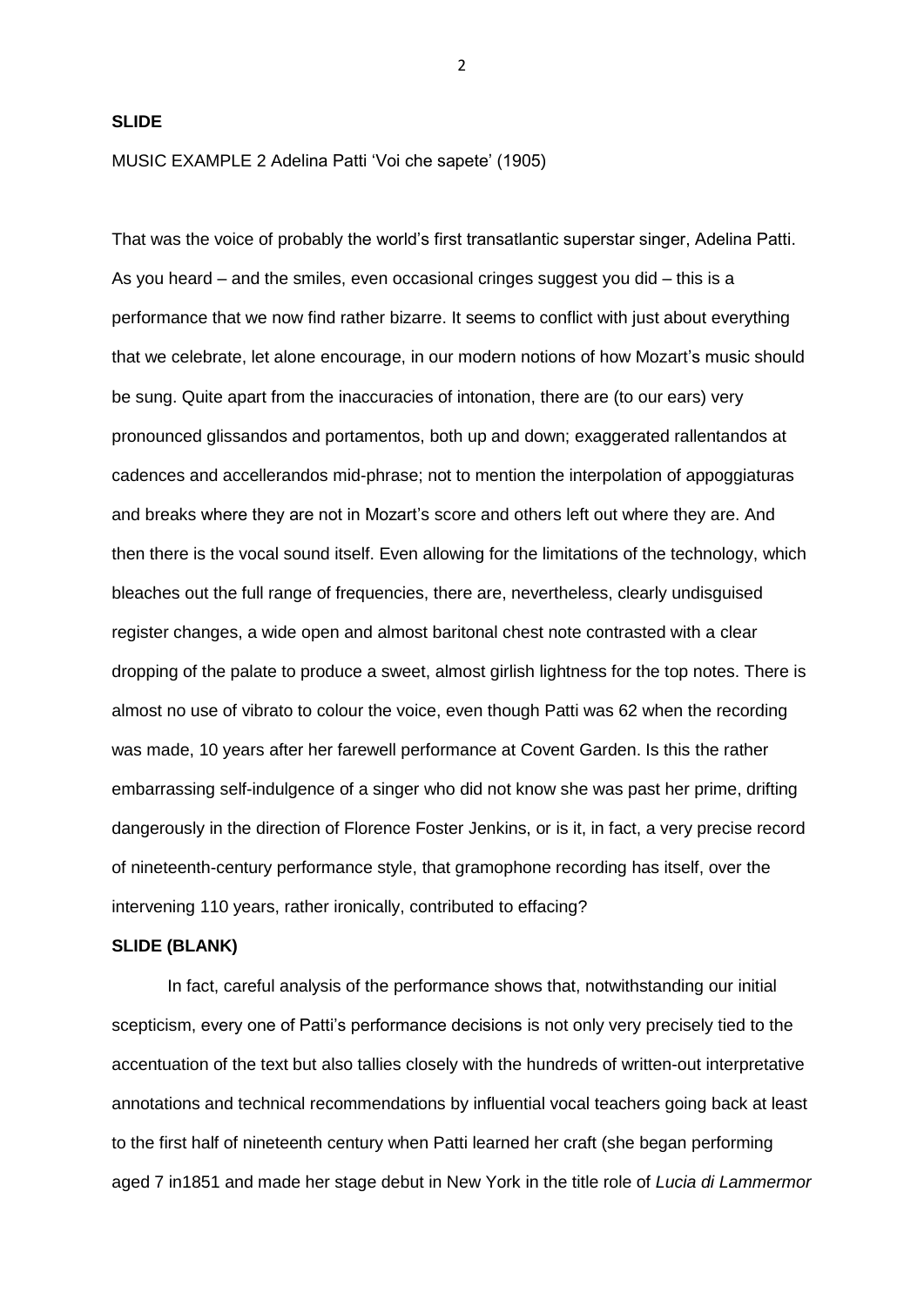1860 at — the age of 16). Her approach ties in with everything we know about the singerled, improvisatory approach that characterised opera performance and probably other composed vocal music at least up until the advent of recording.

Would Adelina Patti also have cringed on hearing this recording? Apparently not. The historian of singing, John Potter, relates 'Not all divas were happy when they heard their own voice for the first time, but Patti was enraptured, remarking that it was no wonder she was who she was "Maintenant je comprends pourquoi je suis Patti … Quelle Voix! Quelle artiste!"' Patti's manager and coach throughout her early career was her brother-in-law, Maurice Strakosch. He had studied and later played for the great Giuditta Pasta, who created roles for Donizetti and Bellini and sang Donna Elvira in *Don Giovanni* when Mozart, had he lived, would have been only 61. Might Patti's 'Voi che sapete', then, not in fact be a reasonable starting place for reconstructing a 'historically-informed' Mozartian singing?

+ + + + + + + + + + + + +

It's certainly a challenging proposal for singers, opera conductors and – dare I say it – singing teachers and coaches – but perhaps no more so than the challenges taken up by all kinds of very talented musicians who decided at various times over the course of the past 80 years or so to try, for example, Bach's keyboard music on a harpsichord tuned in unequal temperament, to set up a violin with gut strings to play Beethoven, to rediscover the art of improvising their own cadenzas in classical piano concertos, or to revive the extinct *cornetto* in order to play Monteverdi. All of them were motivated primarily by informed curiosity, although increasingly, equally adventurous musicologists saw the potential for enlisting open-minded performers to create testing grounds (and latterly, justification for research grants), for their prime preoccupation, the scholarly editing of musical works. Indeed, musicologists have variously advised, inspired, cajoled and sometimes even bullied musicians into playing with history, and musicians have, by and large, profited hugely from the ways of thinking about music which such encounters engender, not to mention the screeds of freshly-edited repertoire provided for them to perform.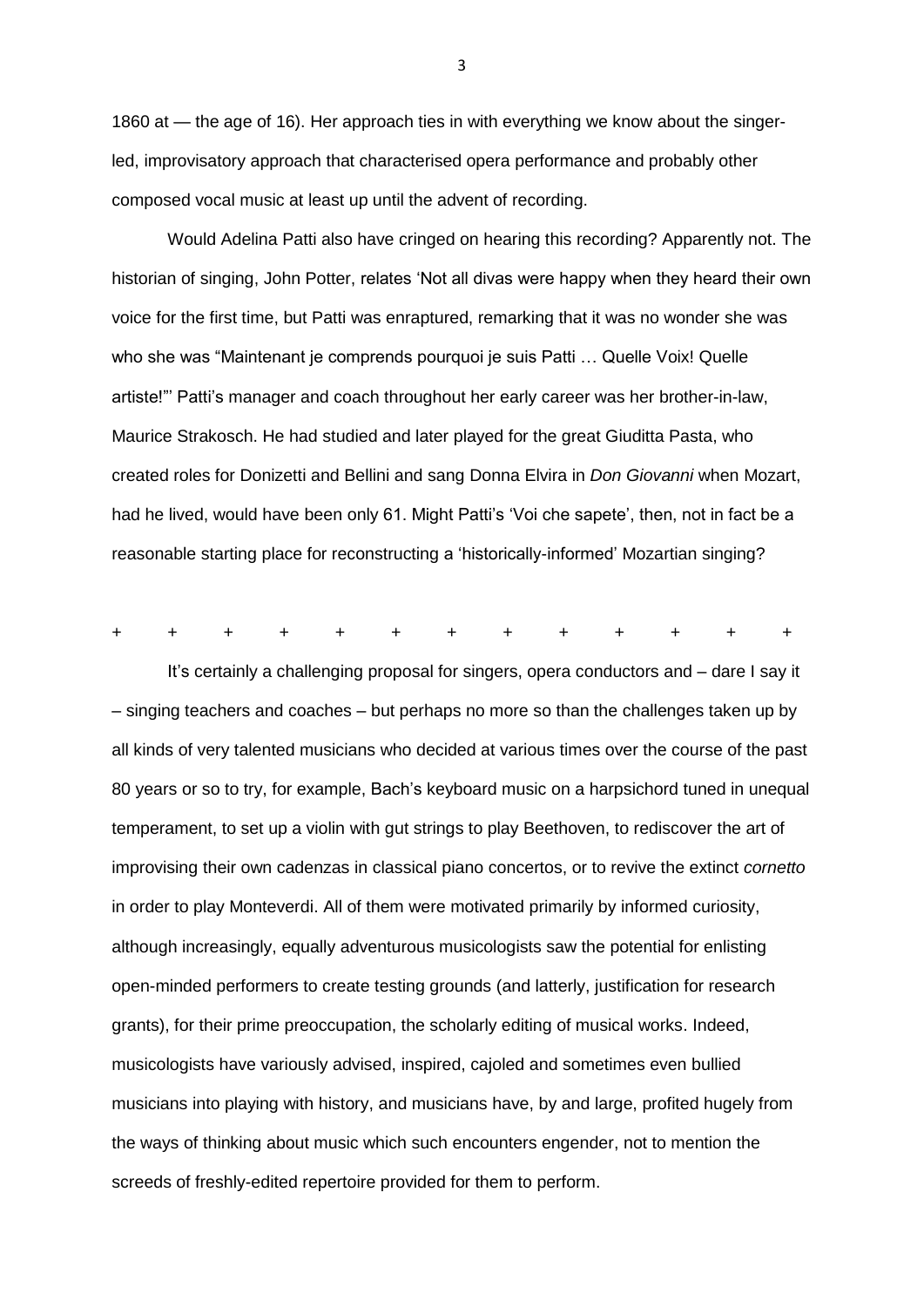Both groups were fortunate at the start of the early music revival to encounter a music industry ready to support and help legitimise new ways of presenting not just the existing musical canon, but vast swathes of otherwise forgotten music, in order to satisfy market forces and take advantage of the energy for renewal offered by the new technology of the CD, which made its timely arrival I the early 1980s. But these opportunities — that have led to the now successful 'main-streaming' of much professional historical performance — have also involved sometimes far-reaching compromises between what the evidence of historical investigation reveals, and the everyday practicalities of musicians who need to get the job done, not to mention the tolerance of audiences to accept the implications of the application of the outcomes of research, especially when it comes to repertoire they know and cherish. A good example of this played out in practice has been the long-running clash between, on one hand, the hard evidence that almost all of Bach's choral music was conceived for ensembles made up of single voices – that is one singer on each line - and on the other the resistance – including among otherwise committed historical performers – to giving up an anachronistic, but nevertheless deeply embedded notion of 'choral' performance.

This particular manifestation of musical tradition coming hard up against history was an interesting test of the limits of the symbiotic partnership between academic performance practice musicology and the world of elite performers, which had shaped the preoccupations of the historical performance movement from the 1970s onwards. The case of Patti's Mozart could theoretically become another one, but I am willing to bet that it's unlikely to be tested in an opera house anytime soon. The very close scholar-performer relationship has, if anything, slackened over the past 15 years or so. For example, musicologists have published easy-to-use digests of the key points of once obscure treatises (quite often sloppily implying that these can be treated as incontestable 'instruction manuals'), while performers have become increasingly confident – or at least, self-convinced – in their ability to make their own decisions about what makes a performance in some way 'historical'. Indeed, as with the case of Bach's choir, or another notorious sore point, the downward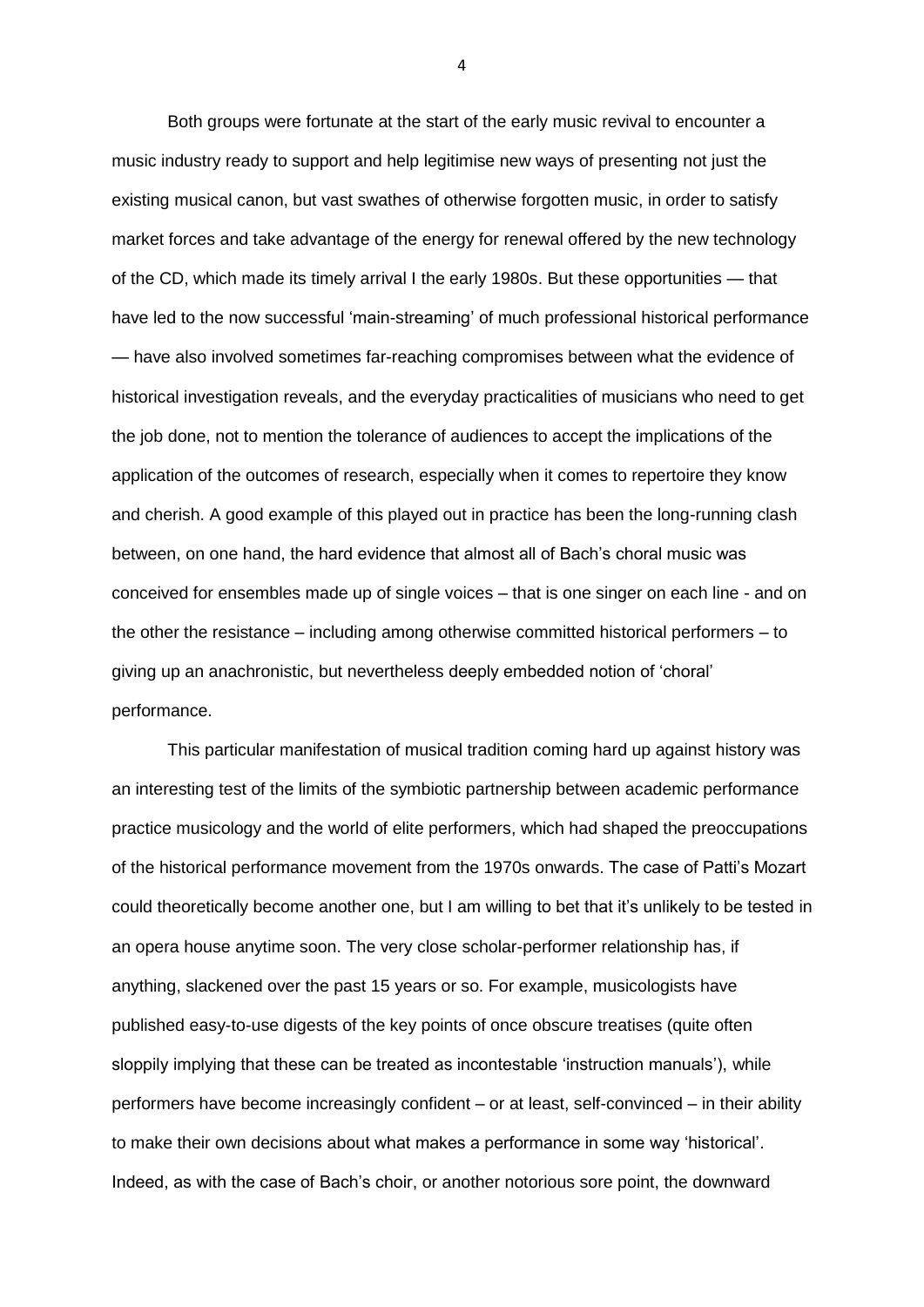transposition of sections of Monteverdi's *Vespers*, some musicologists now see that when the outcomes of their work do not fit the ways that performers want their early music to go, their painstaking evidential work is at best avoided, or worse, ignored.

In fact, in no aspect of historical performance is this more apparent, I'd argue, than the ways singers who claim to be 'historically-informed' actually use their voices to perform pre-Romantic music (and here I mean the period roughly before about 1790 and after about 1450 – medieval music presents its own set of historiographical problems and here is not the place to address them). Indeed, I would go so far as to say that the singing voice has been the elephant in the room of mainstream historical performance from the start. (And, to stretch the metaphor to breaking point, there are probably plenty of instrumentalists and ensemble directors who think this veritable herd of elephants – consumes a disproportionate share of the available resources in the early music zoo). In most areas in which early music is practised – concert hall, opera house, recording studio or conservatoire teaching room, singing has tended to claim – and often been granted – a kind of exemption from the implications of a grounded historical approach to performing the music of different eras, genres and places to which instrumentalists have been subject.

\* \* \* \* \* \* \* \* \* \* \* \* \*

One might well argue that singing presents a fundamentally different case to that of instrumental playing, because of the fact that, unlike, say, the piano or the oboe, the human voice box itself is an unchanged and unchanging instrument. This position was unequivocally stated a few years ago by the early opera conductor and erstwhile singer, René Jacobs, in an interview with *Le Monde*. **SLIDE** 'There are no Baroque voices: unlike instruments, which become outmoded and develop, the voice does not evolve. The only thing of which we can be sure is that voices today are identical to those of the past'. But if there are no 'baroque' voices (and, by implication, no 'medieval', 'renaissance', or for that matter, 'romantic' or even 'modern' voices), then Jacobs's logic would suggest that although you might make more or less historically-informed gestures towards stylistic differences between repertoires (such as in ornamentation or, perhaps, language), at the level of vocal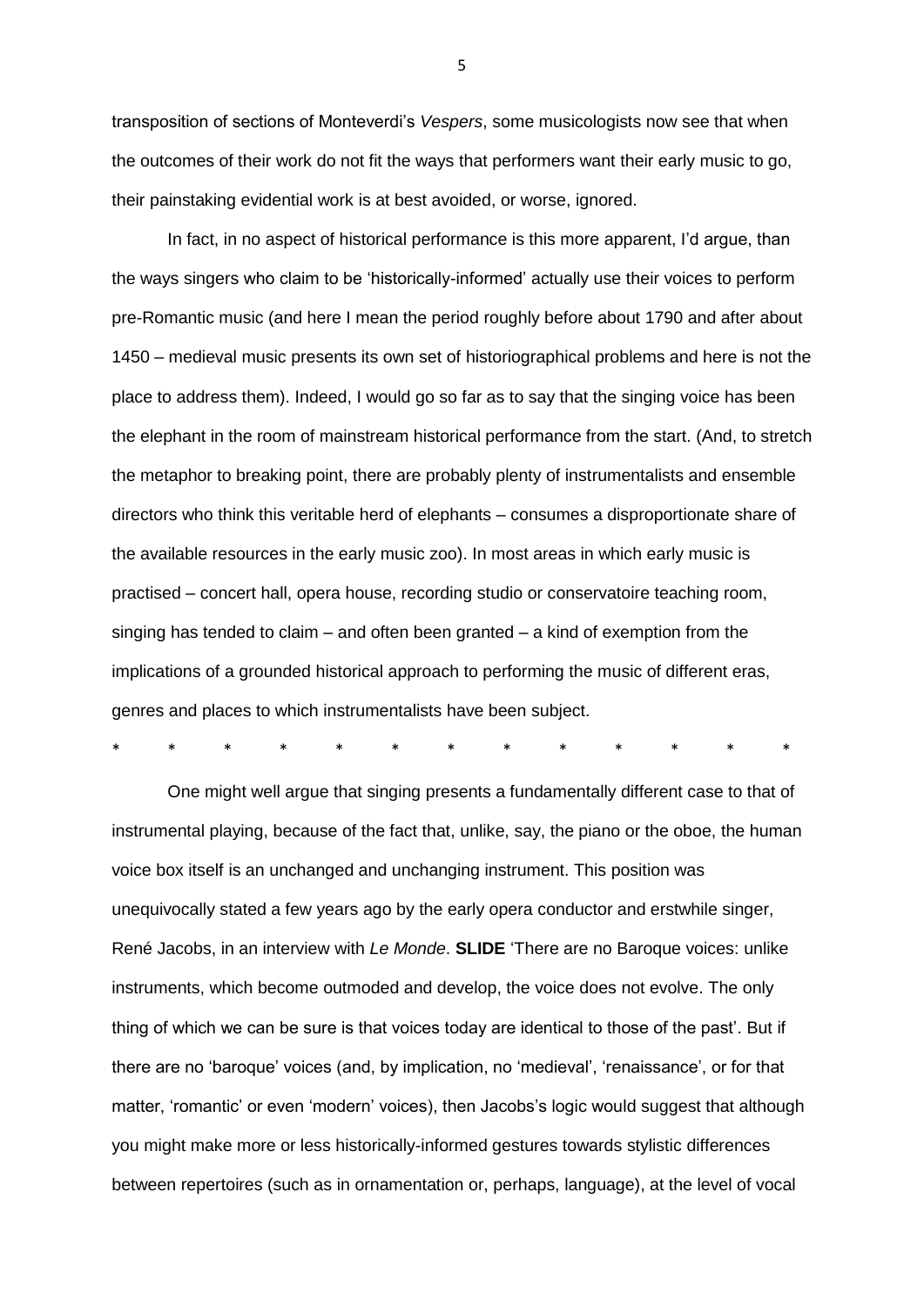sound production itself, you should simply stick confidently and faithfully to the apparent 'certainties' of some universally agreed notion of 'proper singing'.

Seen in the context of all the other premises of the historically informed performance movement, this looks like a seriously irrational side-stepping of a whole range of issues, including not only questions of historical evidence and the possible fruits of experimentation, but also fundamental ideological implications for how we construct our notions of what might constitute this 'proper singing'. It is, however, the position that has by and large been accepted, adopted, and promoted both in the profession, and — particularly significantly for most of today's professional singers — in the conservatoire, right up to the present time.

In purely evolutionary terms, it's true that the mechanism of the human vocal tract today is certainly identical with that of, say, a sixteenth-century singer, and although we have no Renaissance larynxes in pickling jars to test this, we do have early anatomical drawings, such as this one **SLIDE**, published by Julius Casserius in his *Anatomical History of the Organs of Voice and Hearing* in 1601. But there is a deeper problem with Jacobs's premise, for we only need to open our ears to the almost limitless different ways in which humans use their voices to sing, to realise that unlike the *physical organ*, vocal production is culturally, even ideologically, constructed. Just shuffle through the Spotify catalogue for ten minutes and you can listen to examples of wildly different vocal productions in the contemporary indigenous singing of South Africa, Mongolia, Tuva, Bulgaria, or Egypt, not to mention soul or rock singing, hip-hop, choral evensong or, indeed, reissues of Adelina Patti's greatest hits. The hard fact is that we can have only the most tenuous of notions of how singing sounded before the age of those who began their careers in the middle of the nineteenth century and then lived long enough to leave a recorded trace. Thereafter, any sort of 'historicallyinformed singing' becomes, to put it mildly, a highly speculative concept.

### **SLIDE (BLANK)**

Now this might come as a bit of a surprise to those who think that there is, of course, something not only instantly recognisable as 'historically-informed singing', confirmed by the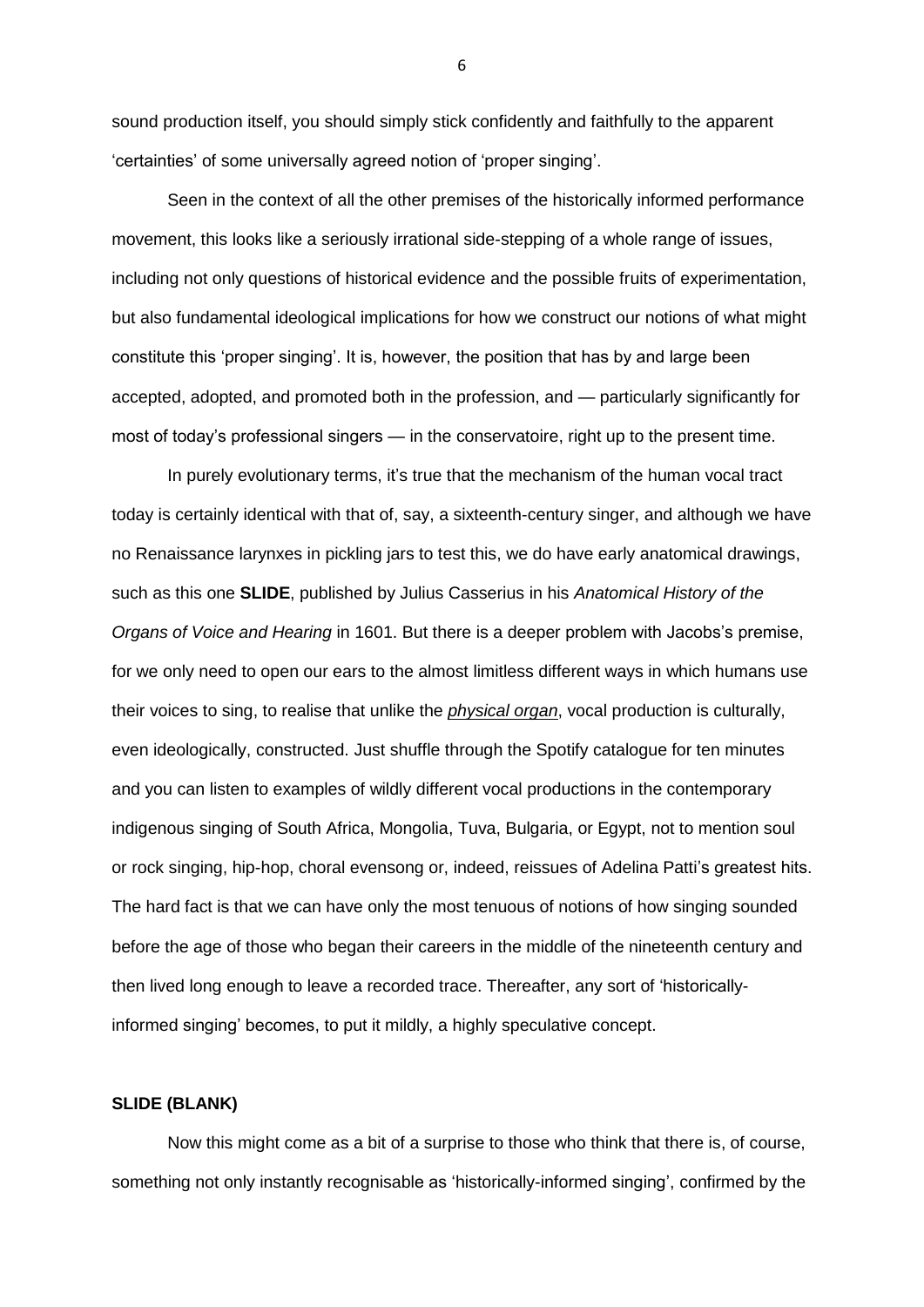fact that a sizeable number of fine singers manage to make careers specialising in pre-Romantic music. Whether it is a certain kind of light soprano or tenor sound, the pure intonation and homogenous balance of vocal ensembles doing their best to eschew vibrato in the performance of Renaissance polyphony, or the often impressive application of stylistically-appropriate ornamentation to written lines of Baroque music, surely 'early music singing' is not only all around us, but in rude health? Well, there is certainly plenty of often extremely polished singing of early music to be heard, but in terms of actual vocal production and thus the sound that we are now so accustomed to, there is little about it to merit the epithet 'historical'.

The fact is that, with some exceptions, what all these professional singers actually practise is a more or less adapted, but completely conventional 'modern classical technique', based on the process of depressing the larynx and manipulating the soft palate in order to elongate the vocal tract. This amplifies the so-called singer's formant, to give 'mature singing' its particular carrying power and timbre, and – importantly – its recognisability as 'proper singing'. It has been practised by, and taught to professional art music singers only since around the beginning of the nineteenth century, mainly because of its obvious mechanical advantages in making the singer more audible in large spaces with their bigger orchestras, and as a result of a sustained teaching tradition and a proven track record of being robust and adaptable, it has successfully established itself worldwide as 'the sound of Western classical singing'. It is thought-provoking that before the time of Rossini, as the notes got higher, singers almost always allowed the larynx to rise naturally, rather like rock singers do now, rather than consciously lowering it or at least resisting its natural elevation, as in modern classical technique.

But why this fuss anyway? As we all now know—and in case we had not worked it out for ourselves a long time ago, a number of music philosophers have gone to great lengths to inform us — what we in the so-called historically-informed performance project have been up to for the last forty years apparently has little or nothing to do with the genuinely historical. It has to do with the modern: 'it is the sound of now, not then' as it was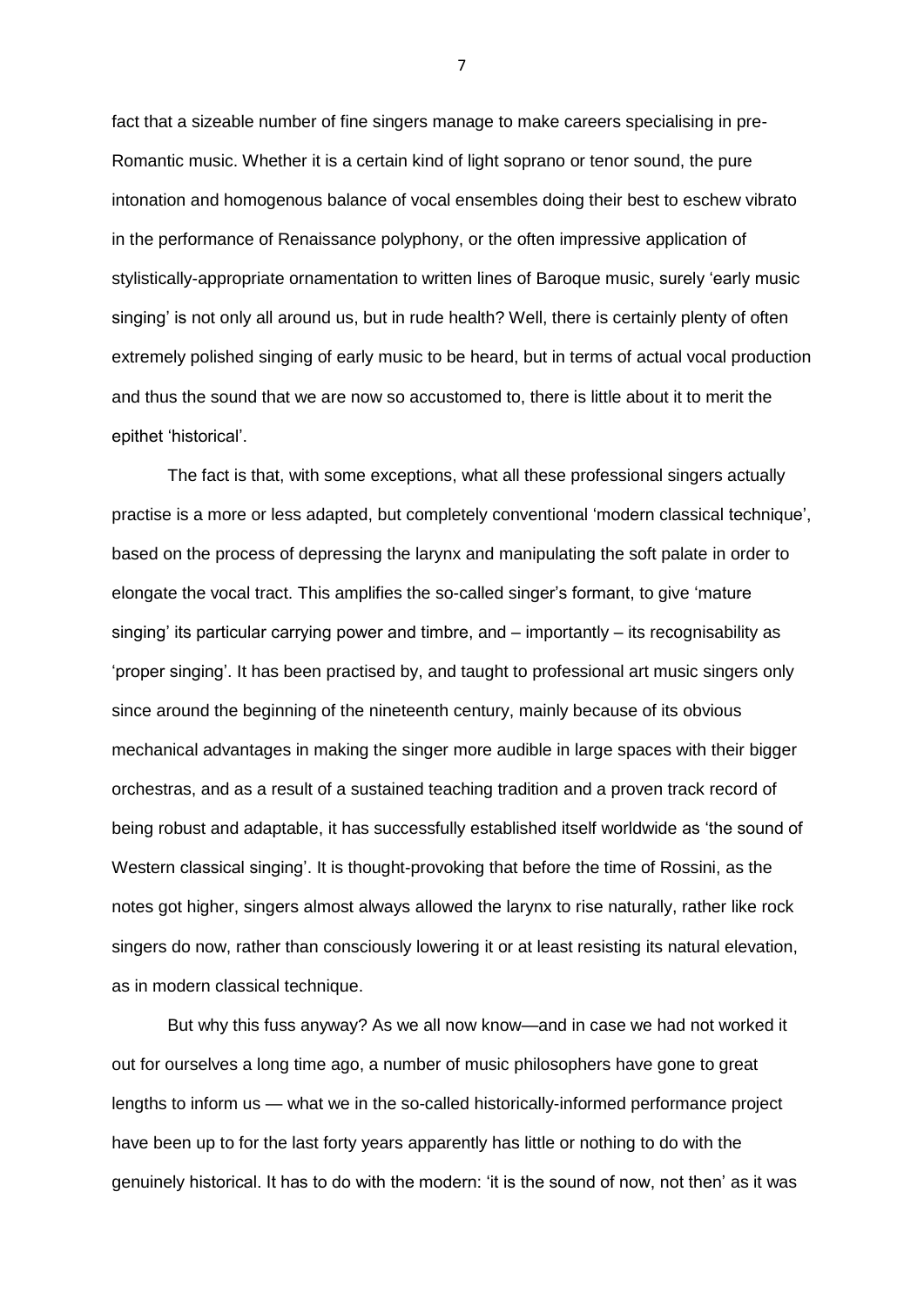so succinctly put by the musicologist Richard Taruskin, a good 40 years ago. Our pursuit of historical 'truth' is and always was an illusion – in fact, we have always picked and chosen from those bits of historical evidence that have best fit our notion of how we wanted music of the past to sound. HIP is, in fact, an archetypal product of industrial modernism, with its elevation of the values of functionality, clean lines, and reproduciblity.

But, if it works and if even the directors of historically-informed music ensembles and the specialist critics of *Gramophone* magazine are satisfied, why shouldn't we be? If singers never actually had an early music revolution to compare with that of instrumentalists, who cares?

Well, perversely perhaps, I do. Not because I am the mischievous iconoclast I once was, who together with my colleagues in my ensemble, Red Byrd, in an effort to throw off the shackles of Oxbridge chapel choir vocal authority, did rather outrageous things to the Tudor church music that had nurtured our early musical lives. Rather, because as a singer as well as a historian, I am still as thrilled by the feeling of being able to apply my own voice to test out the evidence of my research as I was, when in the mid-seventies I was lucky enough to come to London as the early music revival was still in its teenage experimental years, and I discovered that 'proper singing' simply did not answer the demands of much of the sixteenth and seventeenth century song that I wanted to perform. And as a historian, I also recognise that in order to understand the documents of the past, whether scores, treatises or witness reports, it's necessary to develop a deeply contextualised sympathy with the culture in which they arose.

So, to return to what you might now think is the somewhat disingenuous question I posed in the title of my talk, could we even begin to reconstruct 'historical' singing'? And could we try to do it effectively within the context of the world of 'historically-informed performance' whose myriad contingencies I have very briefly sketched above? And if we could reconstruct, say, aspects of early Baroque Italian vocal technique, what would it be like? Would we like it? Would it be worth the effort? Let's see what we think after the final part of my talk, when I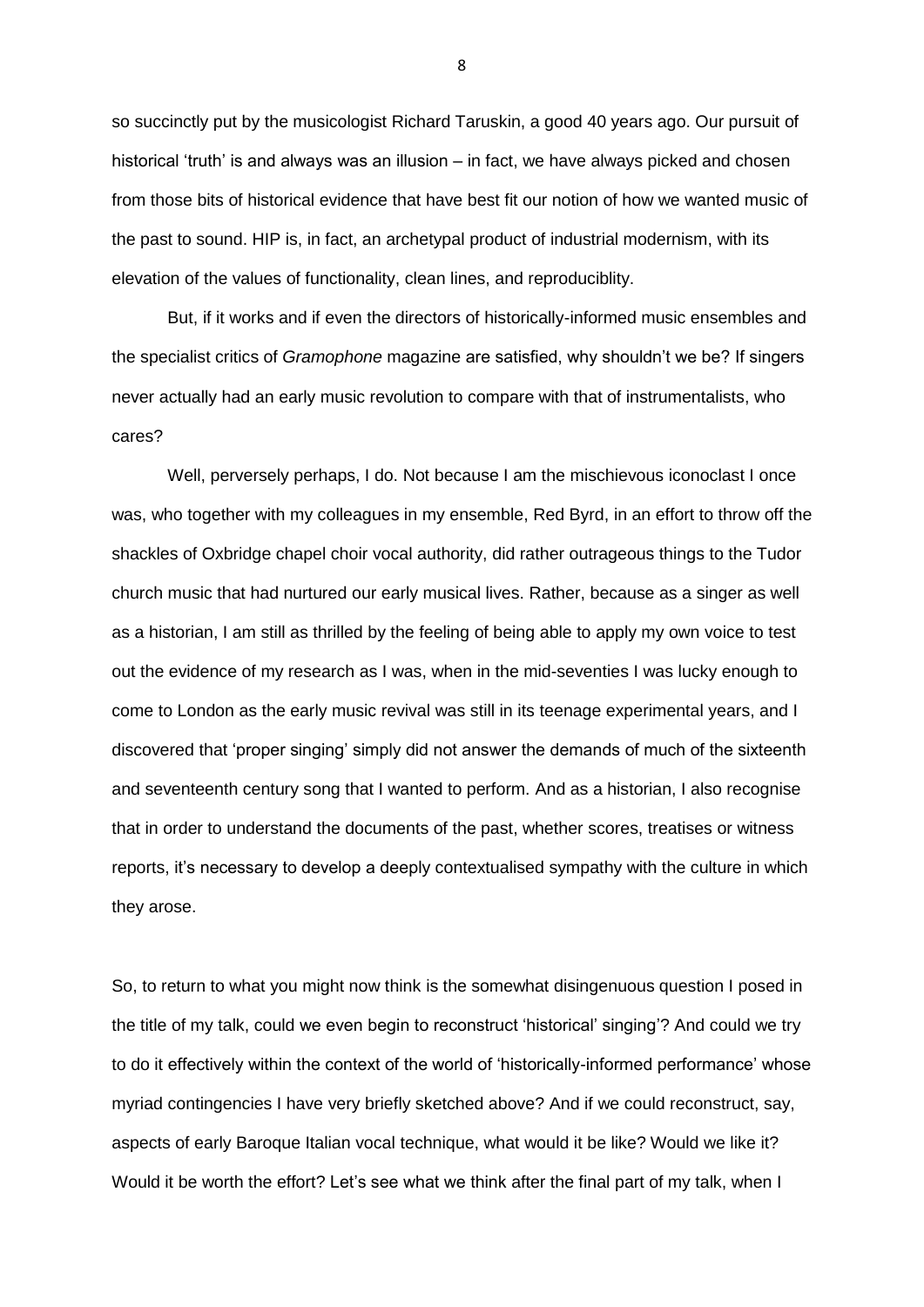have given a few examples of what we might learn from the earlier history of vocal technique and what it might entail to put the evidence into practice.

+ + + + + + + + + + + + +

In 1668, the French composer and music theorist, Bénigne de Bacilly, wrote that there **SLIDE** are 'three qualities necessary to sing well' which are 'the voice, the disposition, and the ear, or intelligence'. It's not at first sight a particularly obvious list (I'll come in a moment to 'disposition'), but this tripartite curriculum is found in largely similar versions in vocal treatises spanning the mid-sixteenth to the early nineteenth centuries, so let's use his headings.

First, over the timespan that historians nowadays call the early modern period (roughly 1500–1800), Voice was considered by most philosophers in the dominant Aristotelian tradition to be essentially an honorary sixth member of the five-part sensorium of sight, hearing, taste, smell and touch. In his most important book about the human body, *De Anima* (Of the Soul), Aristotle establishes from the very outset the privileged role of the voice as the meeting point between the interior and exterior, between the ineffable and the manifest: **SLIDE** 'Voice is a kind of sound characteristic of what has soul in it; nothing that is without soul utters voice'. Casserius, the famous anatomist whose drawing we saw earlier, balanced his own pragmatic interest in the voice as an organ of flesh and sinew, by reference to Aristotle's disciple, Galen, who had declared that **SLIDE** 'speech is the interpreter of our reasoning and intellect, the unfolder of all our conceptual thoughts, and, in the like manner, the active component of our soul. For our verbal expressions are the indices to the passions of our beings'. Now, right up until the late nineteenth century's most influential singing teacher, Manuel García II, developed his laryngoscope in 1854 and became the first person finally able to watch the vocal folds in action during speech and singing, scientists laboured under a fairly profoundly mistaken understanding of how the voice works in practice. In the time of Monteverdi, for example, Galen's description was still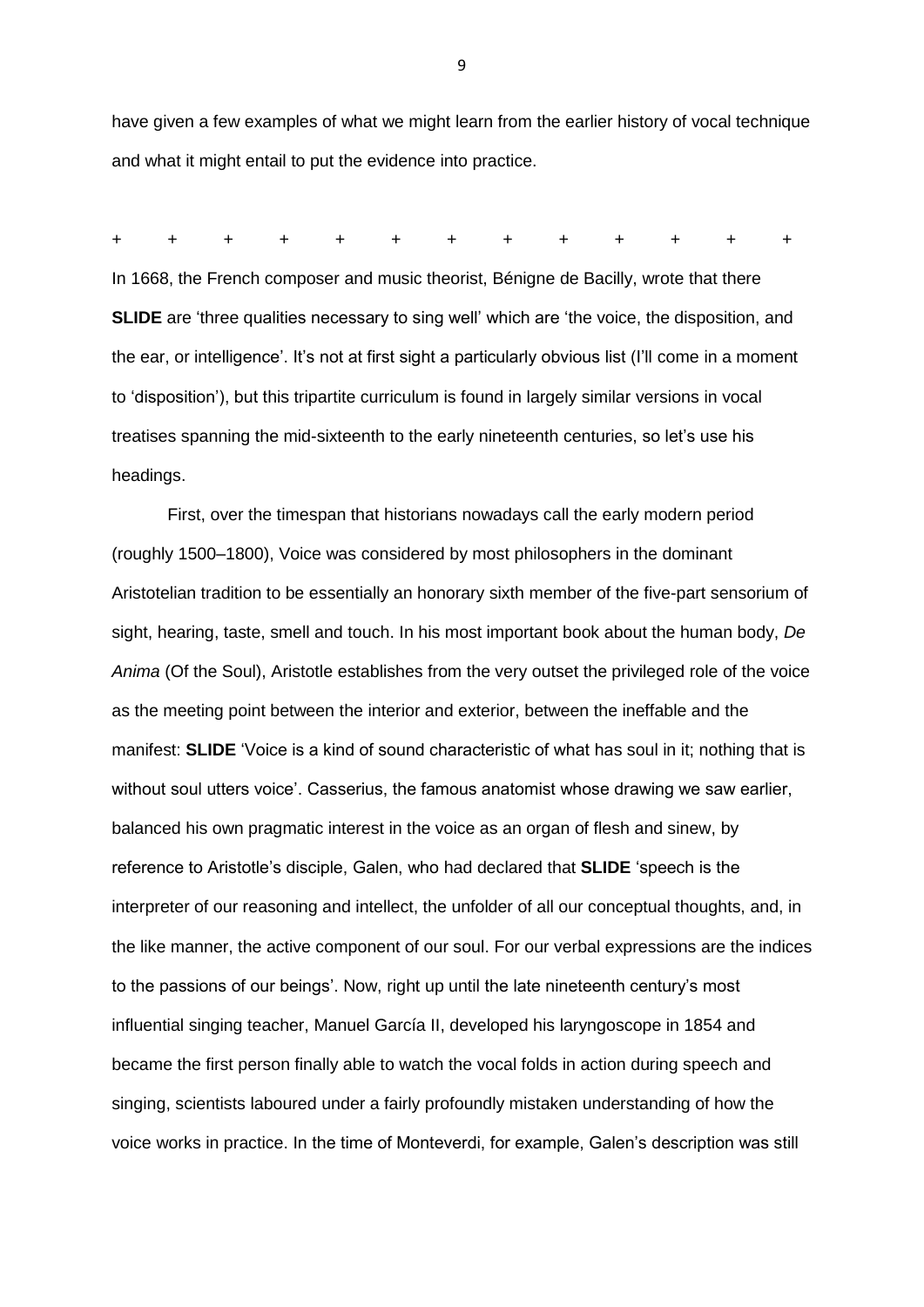taken as gospel, and to explain it I will enlist the help of the French popular scientist, Pierre de la Primaudaye, the nearest I can find to a sixteenth century Brian Cox:

#### **SLIDE/SLIDE**

Our soule useth thoughts and discourses which, cannot be declared as long as it is inclosed in this tabernacle of flesh…And so wee say that there are two kindes of speech in man, one internall and of the minde, the other externall, which is pronounced, that is the messenger of the internall, that speaketh of the heart. Therefore that which is framed in voice, & brought into use, is as a river sent from the thought with the voice, as from his fountain.

The motivation to expel this internal discourse to the outer world is sparked by the impulse of reason, but the medium is mechanical. In classic Galenic physiology, air is drawn into the body in order to cool the heart which is always in danger of overheating because of the passion of the soul. As it is expelled in its heated form, it beats against the walls of the trachea creating sound in the form of unmodulated voice. The pitch and articulatory power of this column of air depends on its speed and its temperature. The column of air then reaches what Primaudaye calls **SLIDE** 'the head of the rough artery, commonly called the knot or joint of the neck or Adams morsel, being fashioned like to an Almain flute' (in other words, the larynx) where, in order for the air to resonate and make sound, it is now turned back on itself to reverberate and this is the reason why the trachea is formed from gristly rings which according to tradition, help the process of redirection.

Against the background of this profoundly mistaken anatomy, we might, however read rather carefully the words of a number of contemporary musical sources. First, with regard to the idea of inner and outer speech, the Introduction to Ottavio Durante's book of solo motets, published in 1608, just a year after Monteverdi's *Orfeo* provides a precious insight into the interpretative process of singing and relates to Bacilly's third curriculum element – 'the ear, or intelligence':

#### **SLIDE**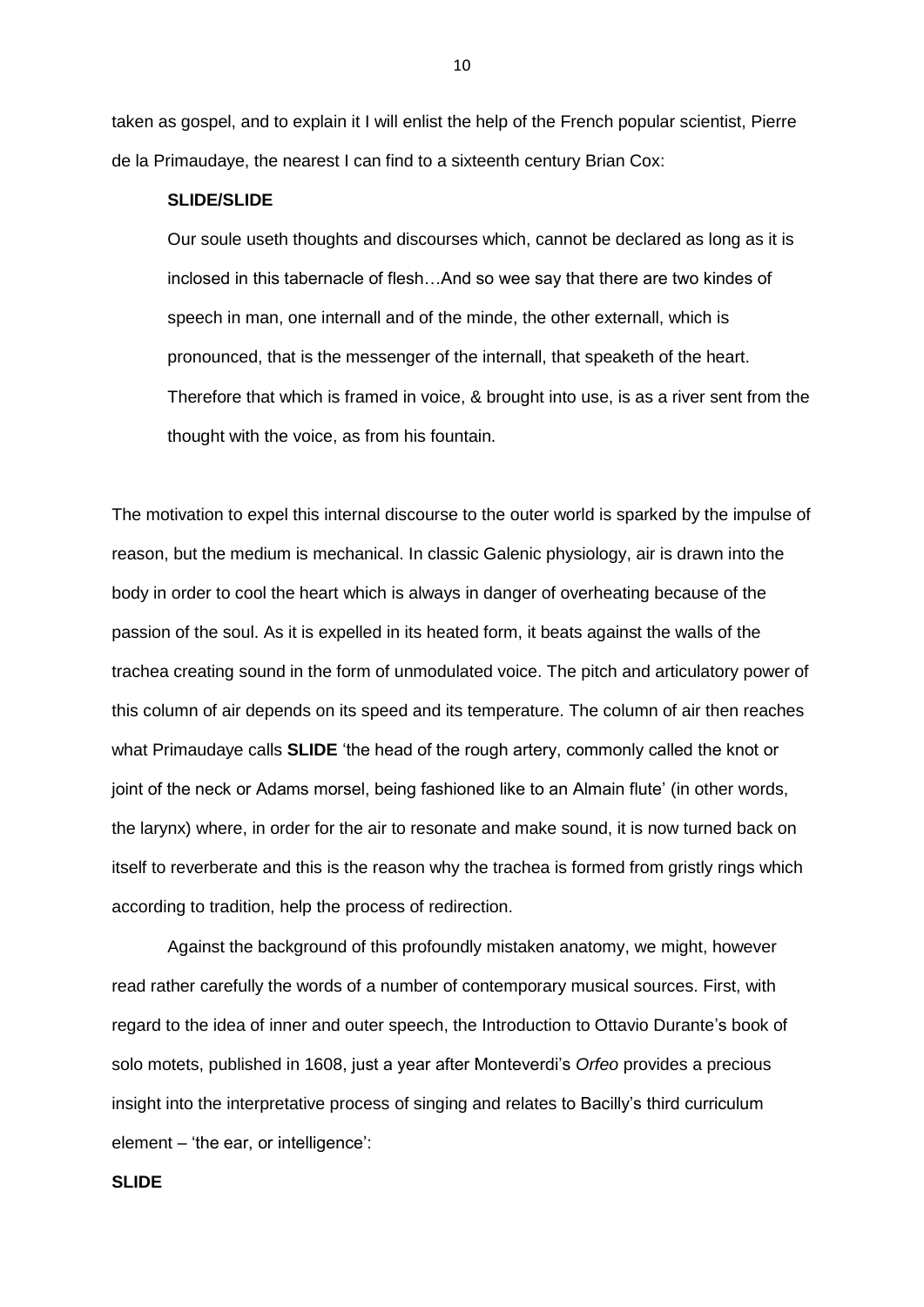Singers must strive to grasp the sense of what it is they have to sing, especially when singing alone, so they can understand it in themselves and make it their own, in order to be able to bring their listeners to the same understanding, which is their principal purpose. They must take care to sing in tune, to sing *adagio* (that is, with great freedom of rhythm), to give forth the voice with *gratia* and to pronounce the words distinctly in order to be understood, and if they want to add *passaggi* they should remember that not every *passaggio* is suitable for good *maniera* in singing.

The advice *begins* with what we might now consider to be the reflective process of 'internalising and making the text one's own' and this is then *followed* by consideration of the technical suggestions for what to do when the inner voice is expelled, all of which strongly imply technical decisions and actions to be taken *in the moment of performance*. Singers at this time thus construed the voice as primarily a means to convey their own understanding of a text, and in technical terms to privilege the following key parameters in order to articulate it: good intonation, graceful 'giving forth of the voice', freedom of rhythm, clear pronunciation of the text and stylish and appropriate *passaggi*. If we recognise nearly all of these priorities in our contemporary aesthetics, nonetheless, the means by which an early seventeenth-century singer would have realised them (especially the *passaggi*) and the vocal sound that would have resulted would almost certainly have been very different to a performance by a trained singer today.

Primaudaye's 'Adam's morsel' is a reminder to singers of the perennial fact that you can't touch your voice or have it manipulated manually, as a violin teacher might demonstrate bow-hold or finger position to a pupil: the nearest you can get is to place a finger lightly on your Adam's apple and feel the movement of your larynx as you sing. As I have already described, the technique by which singers can greatly increase the volume of the voice and carry the full chest voice up higher still by *depressing* the larynx was a development of the early nineteenth century, described in print for the first time in a serious singing treatise only in 1847 by the great singing pedagogue – and inventor of the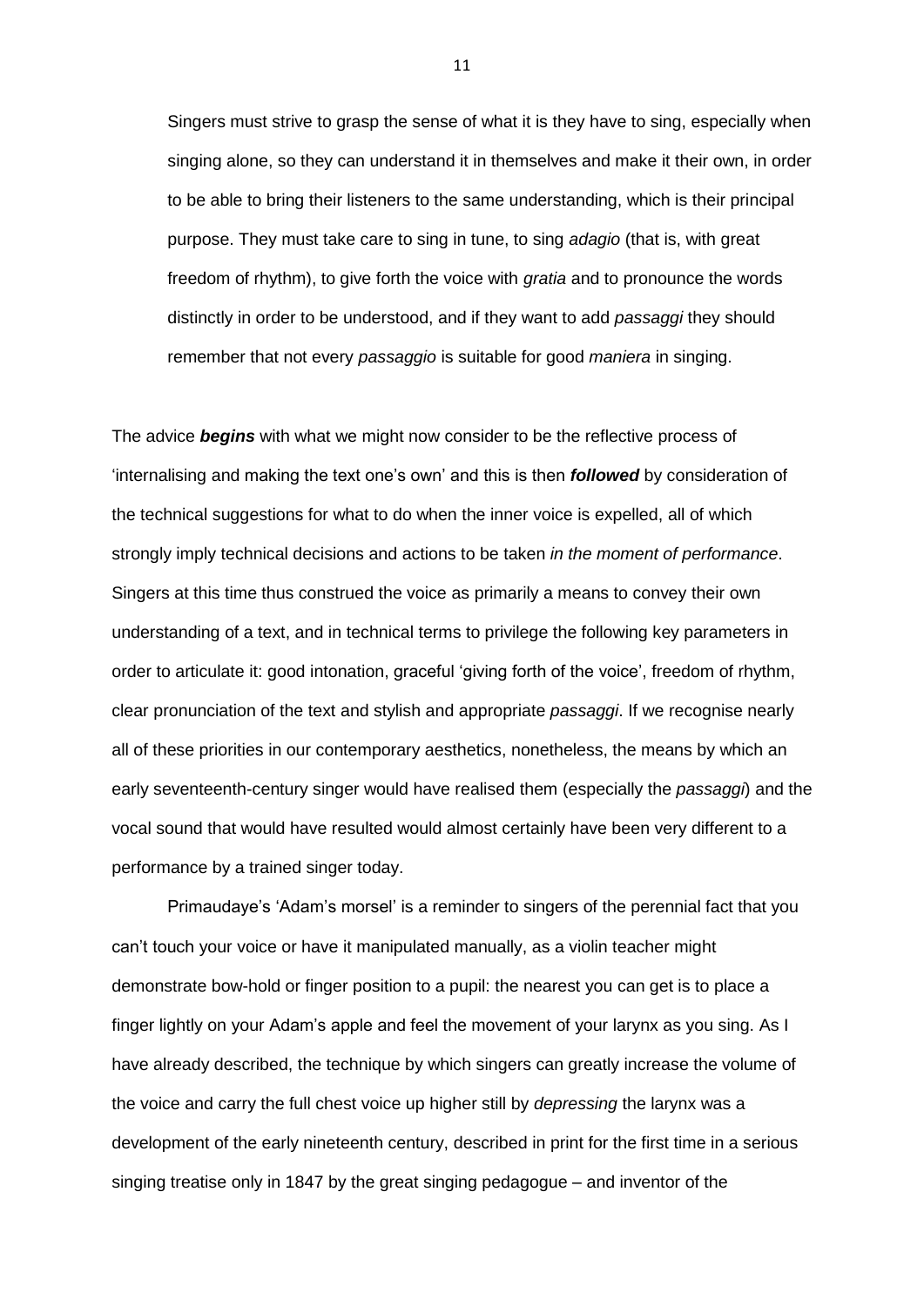laryngoscope – Manual Garcìa II. But back in 1636, Marin Mersenne, in his exhaustive investigation of the function of the human voice, states unequivocally that **SLIDE** 'the larynx rises up when we sing high… the larynx goes down when singing low'. This is in essence repeated more than a century later by another singing teacher, **SLIDE** Jean Antoine Bérard in 1755 who, in a mechanistic attempt to explain the way in which the voice changes pitches in the same way as stringed instruments, advises the student to place a finger on the larynx and to note how it rises by steps as the sung notes get higher. However ambitious his theory, the experiment demonstrates for us precisely the vocal technique of an eighteenthcentury professional singer and teacher and corroborates Mersenne's observation.

#### **[let's try!]**

The evidence for high- or floating larynx vocal production in pre-Romantic technique (and also basically what just about all singers outside the relatively narrow confines of Western classical art-singing also do today) is further reinforced in my final example, which tackles the remaining element in Bacilly's vocal tool-box, *disposition*.

Marin Mersenne named *flexibilité* as a basic requirement of a good voice, which he defines as **SLIDE** 'nothing else than the facility and the disposition that the voice has to pass through all kinds of progressions and intervals, both rising and falling and the making of all kinds of passages and diminutions'. There can be no doubt that the precise singing of melismas (*passaggi*) and rhetorical ornaments (*accenti*), which are an enduring feature of vocal music from the Renaissance to the nineteenth century, required and requires mastery of throat articulation – in Italian, *cantar di gorga* – which in turn appears to be the technical essence of that elusive precondition of good singing: *disposition*. **SLIDE** 'Disposition is a certain facility in the performance of everything having to do with singing. It has its location in the throat' Bacilly (1668). The ability to control rapid opening and closing of the glottis to make very fast and precise note articulation goes against normal modern vocal technique, dependent as the latter is on depressing the larynx to maximise dynamic power, which makes *cantar di gorga* impossible to achieve. Nevertheless, the sources are absolutely clear on the matter, and without a flexible, swift and accurate disposition in order to sing passages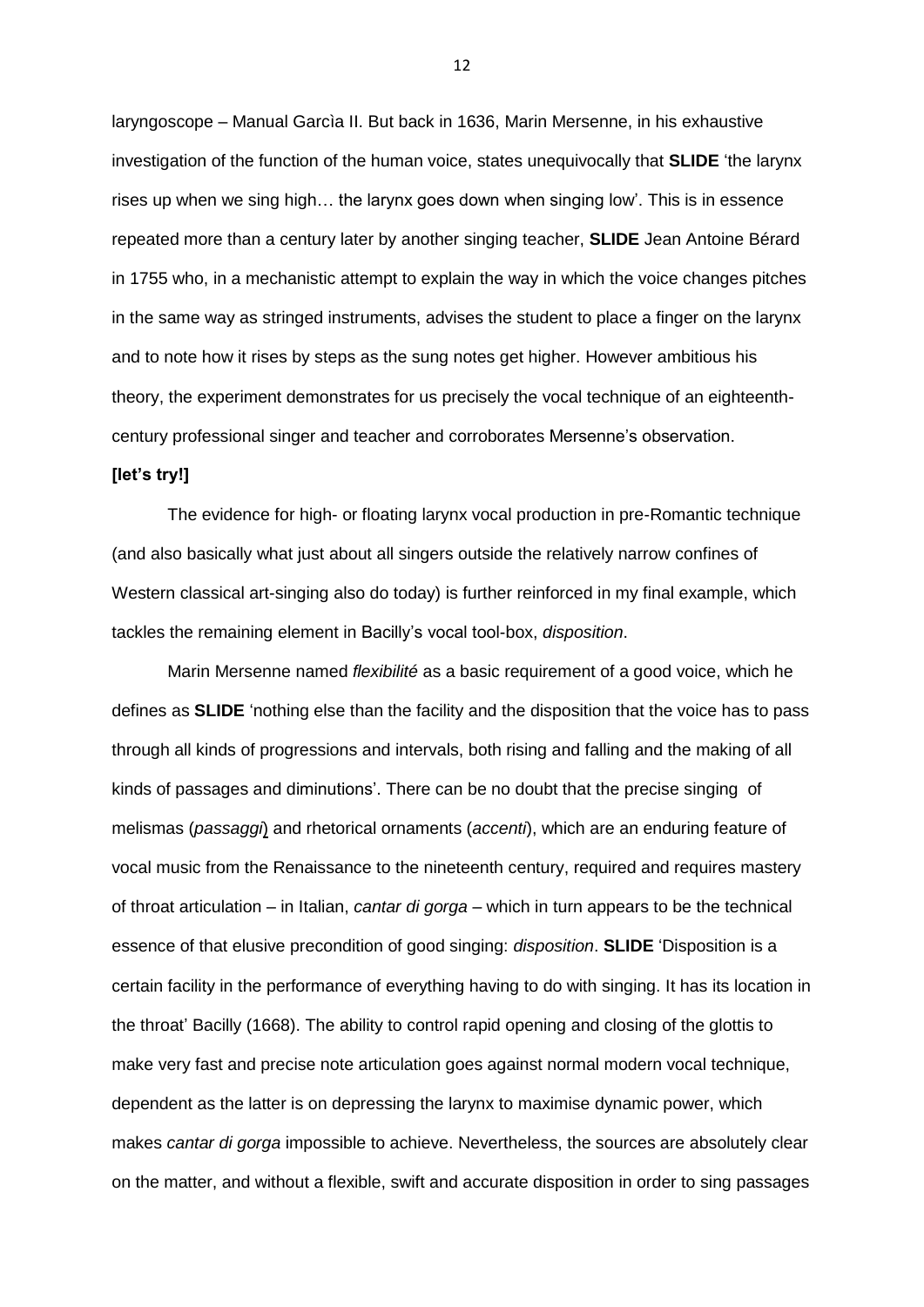and ornaments in the throat (they are indeed called *gorgie* in Italy in the Baroque), no singer in the Renaissance, Baroque, or Classical periods could hope to be taken seriously as a professional.

#### **SLIDE (BLANK)**

The principal way that disposition is displayed in singing is in the perfect execution of the *trillo*, which is the exercise used to practise disposition in the first place. The *trillo* itself is in fact the fastest possible repetition of the tone, and once mastered, it opens the door to all the other types of articulation figures in the singer's armoury: *gruppo*, *tirata*, *cascata*, *ribattutta di gorgia*, *tremolo*, the diminutions of the Renaissance, and the *accenti* and *passaggi* of the Baroque, the latter still being prescribed by Domenico Corri in his *The Singer's Praeceptor* in 1810.

So how is it done? A number of otherwise helpful sixteenth- and seventeenth-century singing teachers try to describe the technique in print, only to concede that *disposition* can only really be learned by imitating someone who can demonstrate it in the flesh, 'just like a bird learns by observing another', says, for example, Michael Praetorius in 1619. I am inclined to believe that this is not simply the usual evasive language of singers, but rather a recognition of the special problem of describing throat articulation in words alone. But in 1620, Francesco Rognoni, member of a family of virtuoso musicians from Milan, published a page of graded vocal exercises (probably the earliest we have) **SLIDE**. The first, entitled 'Modo di portar la voce' – literally 'the mode of carrying the voice', **SLIDE** shows a very simple ascending and descending scale, in which each tone is divided into a dotted minim tied over to a crotchet. The rubric explains: 'the *portar della voce*, which should be done with grace, is made by reinforcing the voice on the first note little by little, and then making a *tremolo* on the crotchet'… before passing to the next note.

The second exercise, interestingly labelled 'Accenti' (the name given to short articulatory ornaments directly linked to text expression in early baroque vocal music), is very closely related to the 'modo di portar le voce'. Out of these two emerge all the other basic ornaments and expressive articulations: the *gruppo*, simple and double, which is the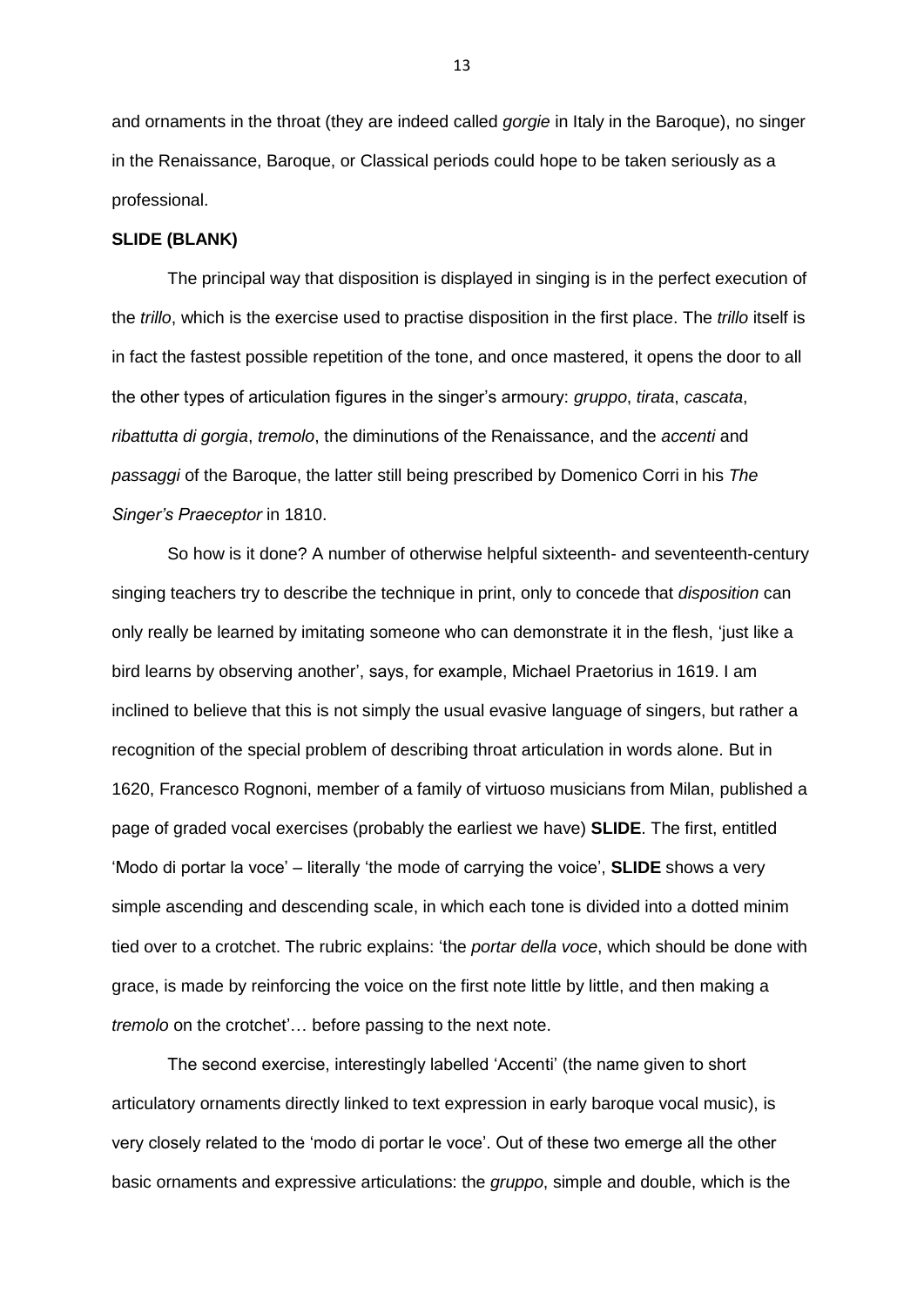equivalent to the later shake or trill, and **SLIDE** the 'tremolo', clearly a trillo-like note repetition of limited duration that arises out of a dotted note movement, itself a useful reanimator of the flexibility of the glottis during a melismatic phrase. The Venetian, Lodovico Zacconi, writes in 1592 **SLIDE** 'The *tremolo*, that is, the trembling voice, is the true door for entering into the *passaggi* and for mastering the *gorgie*, because a ship sails more easily once it is already in motion'. The 'trillo articulation' in the throat can only work if the voice is not pressured in the larynx, the mouth is relaxed and the dynamic level of sound not too high.

And finally, once the glottis is freely moving, comes perhaps the hardest part of all: to keep the *portamento* going whilst articulating fast in the throat. Many would say that this is a contradiction in terms, but in fact it merely needs a careful balance between freedom in the larynx and continuous *legato* tone. Zacconi sums it up perfectly:

#### **SLIDE**

Two things are necessary to whoever wishes to practise this profession - chest [the chest cavity, rather than the voice register] and throat; chest in order that a great quantity and number of figures can be carried through to the proper end; throat to be able to deliver them with facility.

Let's finish by listening to how this can all work out in practice, in a very rare example of a modern singer who, searching for technical solutions to the performance of music such as Monteverdi's *Orfeo* that conventional operatic training simply could not answer, devoted years to study on his own and also seeking out models to imitate 'as a bird learns from another', and was finally able to realise a piece of printed music that would otherwise be quite impossible to perform with a modern technique. The song, 'Indarno Febo' is by Francesco Rasi, who created the role of Orfeo for Monteverdi. **SLIDE** Here is the score – perhaps you can just see that it contains a long chain of demi-semi-quavers in the middle of the page that can only make sense at very high speed. The singer is one of my early rolemodels, Nigel Rogers. Before we listen to Nigel perform it, here is a short example of the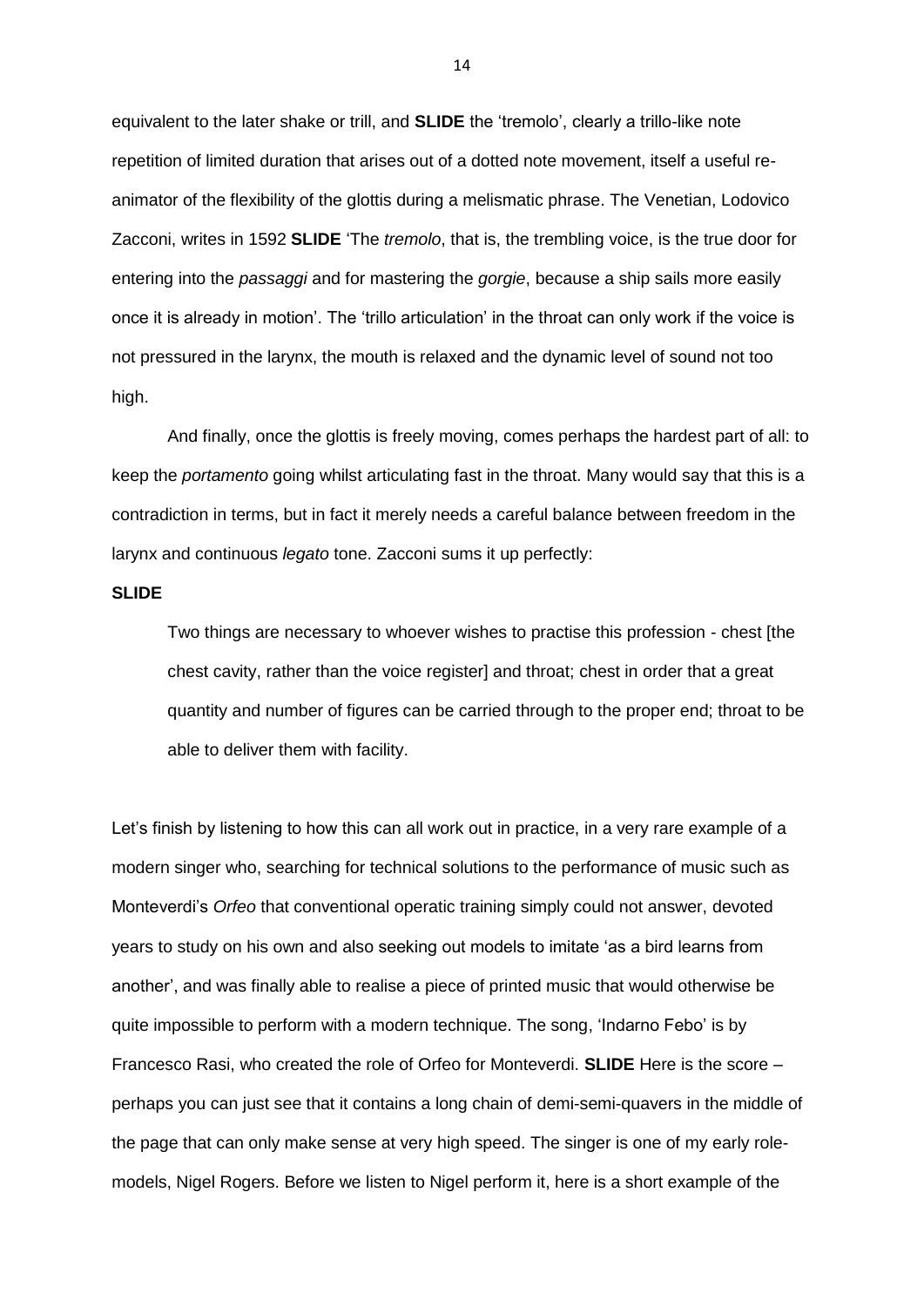singing he eventually found to serve as inspiration, the old art of *disposition* having otherwise entirely died out: it is part of a classical *rag bihag* sung here by the great Ajoy Chakrabaty.

# MUSICAL EXAMPLE 3 *Rag bihag* MUSICAL EXAMPLE 4 'Indarno Febo'

So, to conclude: how far have we got with answering my question? First, any claims to the real possibility of reconstructing historical singing *as it would have sounded* in the past are spurious and a forlorn hope. But we can consider 'reconstruction' in the way that archaeologists as well as cultural and social historians do, as a project of collecting fragments from which to make informed guesses that are always provisional and subject to change as the interpretation of the evidence changes. It is, I hope now clear, that if we want to make a serious claim to be practising 'historically-informed' singing we must adhere to basic principles of historical rigour – that is, maintaining a lively curiosity and openness to changing our practices as evidence changes; and not just cherry-picking evidence that fits our pre-conceived ideas or tastes and ignoring what does not. So, when we go to all the trouble of using exactly the appropriate breed of early eighteenth-century *oboe da caccia* to accompany a super-charged falsettist using a completely modern technique to perform a Bach aria, let's be clear about any claims we make for its methodological hybridity.

Should we hold singing to the same standard of historical proof as instruments? To answer this we must return to the inherent intangibility and ephemerality of voices, that militates against the kinds of organological clarity that players can theoretically at least enjoy. On the other hand, the voice is a phenomenally flexible instrument and amenable to experimentation that most instrumentalists can only dream of (I think here, for example, of my professional lutenist friends who must own upwards of six or seven instruments just to cover the relatively short time-span of their repertoire, while I carry my instrument around with me and I don't even need a case).